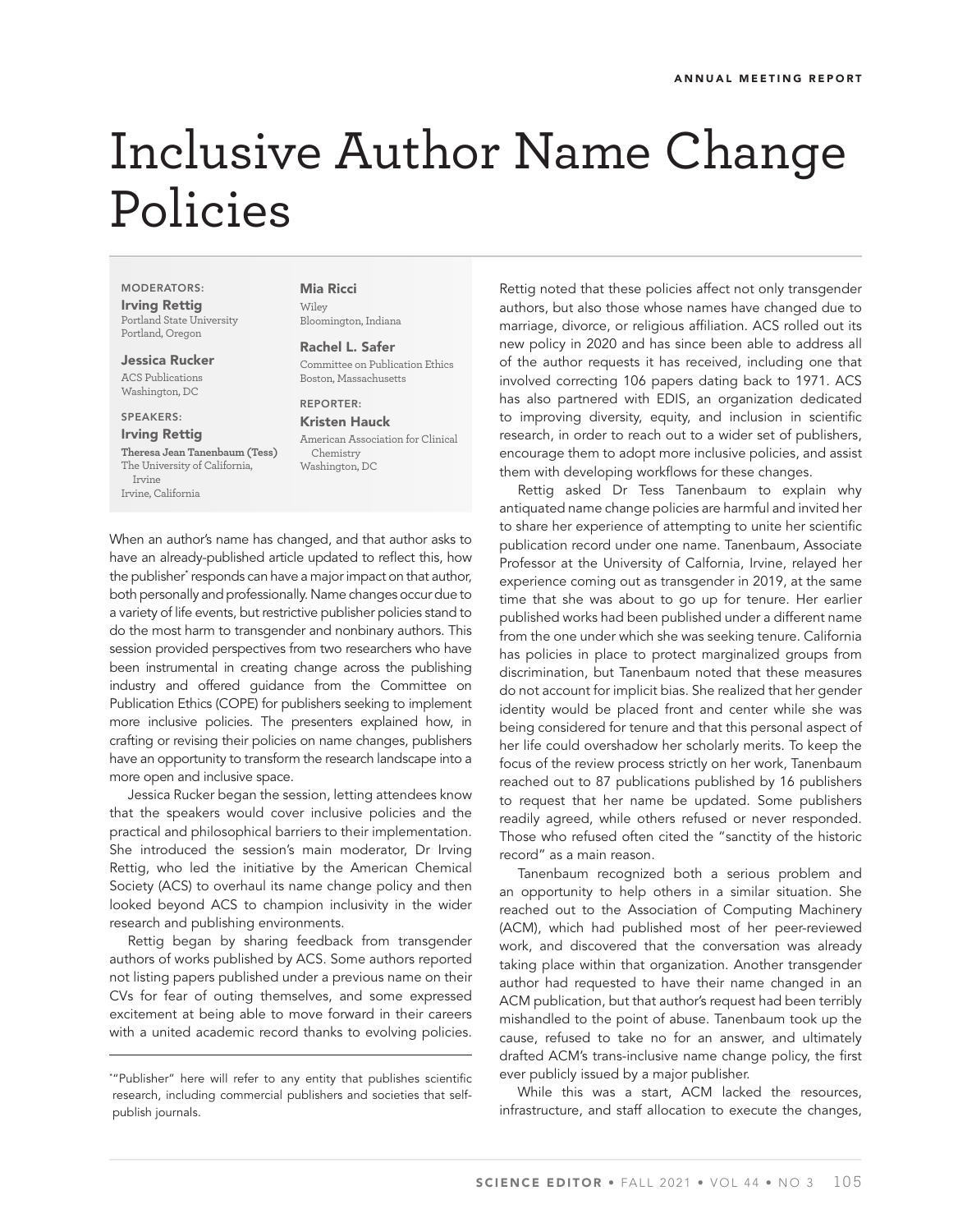#### *CONTINUED*

rendering the policy little more than a performative gesture. Additionally, conversations with others in the research sphere highlighted the fact that widespread change would never take place without a broad consensus among publishers. Tanenbaum wrote an opinion piece for *Nature* that made an impact among readers and helped her connect with Rettig and ACS.1 From there she built a Name Change Working Group across disciplines and reached out to EDIS and COPE to kickstart a larger conversation and get publishers thinking about the meaning of names—not just in terms of their utility for citations and tracking purposes, but also the ways in which they reveal information about a person's identity and affect how an individual is perceived.

Tanenbaum expressed a sense of optimism that real change is on the horizon, given the positive response from publishers and the new guidance to be issued by COPE. She noted that she had expected this initiative to take 10+ years to find footing, considering that in many ways, the publishing world remains rooted in outdated print-based systems in which content is largely immutable. She also underscored the patriarchal nature of the problem, suggesting that if men traditionally changed their names to reflect their marital status, mechanisms would have been put in place long ago to update author names in published scholarly works.

Mia Ricci next provided the publisher perspective on name changes and these evolving policies, drawing from her experience at Wiley. The issue arose in response to an author request, then developed into a conversation about how problematic the existing policy was. Ricci, a lead on Wiley's diversity, equity, and inclusion council, asked around the organization and teamed up with a colleague who was dealing with a similar request on drafting a new policy. Ricci's research led her to the ACS policy championed by Rettig and an article in *Medium* co-authored by Rettig, Tanenbaum, and others, which provided a strong argument in favor of inclusive policies that she could cite whenever she was met with resistance.2 One of the most frequent challenges she received was the assertion that allowing name changes would violate COPE guidelines, but as of this writing, COPE is poised to roll out new guidance in support of permitting name changes.

Ricci said that getting the policy changed took research and self-education. She emphasized the importance of finding like-minded allies when you are trying to enact change at your organization, rather than trying to go it alone. In the months since Wiley's new policy rollout, over 100 corrections have been made.

The final presenter, Rachel Safer, spoke on behalf of COPE in her capacity as a council member and leader of COPE's author name changes working group. Safer previewed COPE's newly developed guidance on name changes and provided insight on how to implement it.

From 2019 to the present, COPE has received a few cases related to name changes, some submitted by publishers who had received author queries and some by authors who had requested name changes and encountered obstacles from publishers. Safer and others began a small working group, first consisting solely of cisgender allies but later expanded to include transgender authors. Two January 2021 COPE publications presented publishers with a way forward. An article by Safer summarized the steps taken by the working group and announced the forthcoming guidance, and a guest editorial by Tanenbaum, Rettig, and several colleagues outlined five guiding principles for publishers and COPE to follow when approaching name changes—accessibility, comprehensiveness, invisibility, expediency and simplicity, and recurrence and maintenance.<sup>3,4</sup> Safer gave a preview of the COPE guidance, designed to protect authors and minimize harm by not asking for reasons or supporting documentation and by putting an emphasis on "silent corrections," i.e., edits not requiring the issuance of a formal correction notice.

A robust Q&A followed the presentations. Attendees were most interested in the logistics of implementation, such as changes to archive content and downstreaming to indexing services, and potential abuses, like authors who might attempt to change their names on retracted papers or publish under someone else's identity. The speakers emphasized that it would be impossible to anticipate and address every contingency with the first iteration of a guidance document and that these recommendations would continue to evolve. All agreed that taking preliminary measures to reduce harm to authors was the more urgent task.

Safer shared that she and members of COPE are currently engaged with a working group at NISO, whose voting members recently approved a working item to develop a recommended practice on name changes in scholarly publications.5 Those recommendations are expected to address items like archive changes and indexing. Tanenbaum mentioned that ACM is moving toward requiring all authors to provide an ORCID iD, noting that ORCID is a much more reliable identifier than names, reveals no personal details about an author, and serves as a useful way to "outsource" the identity verification process.

In the course of the discussion, the speakers reiterated that publishers should avoid making judgment calls about who merits a name change and should handle all requests expeditiously, staying ever mindful of the trauma that results from continued deadnaming during the time it takes to figure out whether and how to make a change. Tanenbaum, Rettig, and Safer encouraged anyone seeking practical guidance to reach out with questions. The forthcoming